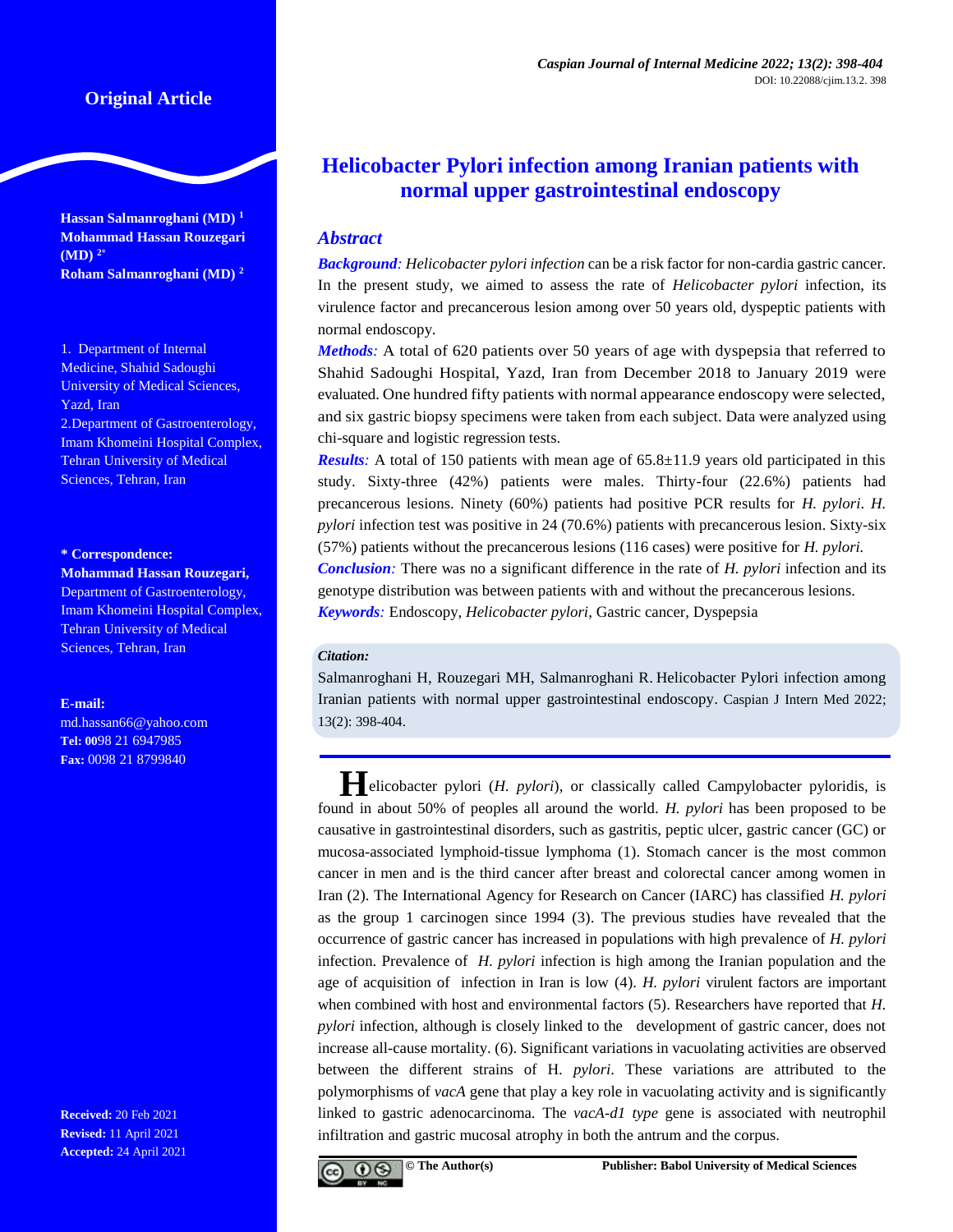It seems that the genotype of d region is an important risk locus for gastric cancer in Western strains. The cytotoxinassociated gene A (*cagA*) is another virulence factor of *H. pylori* which is more likely to have a significant role in the development of gastric cancer [\(7-9\)](#page-5-6). The prevalence of stomach cancer is high in the North and the Northwestern province and low in the South and the Southeastern province of Iran. It seems that the prevalence of GC in Yazd is in the middle of this spectrum [\(10\)](#page-5-7). The two important factors that increase the chances of getting gastric cancer are *H. pylori* infection specially infection with more virulent subtypes and existence of precancerous lesions. Evaluation of these two important factors in the high-risk group may help us for the better management of this malignancy. In the present study, we aimed to assess the prevalence of *H. pylori* infection; its virulent antigen and the precancerous lesions among patients with dyspepsia that referred to Shahid Sadoughi Hospital, Yazd, Iran.

### **Methods**

Patients: A total of 620 patients over 50 years of age with dyspepsia that referred to Shahid Sadoughi Hospital, Yazd, Iran (from December 2018 to January 2019) were entered to the study. One hundred-fifty patients with normal endoscopy were selected (by Census Method) (11) and its data, including demographic, information, familial

and past medical histories were collected by a questionnaire. Inclusion criteria were age above 50 years and having normal endoscopic appearance results. Certain exclusion criterion was the use of antibiotic within the last 1 month. This study was approved by the Ethics Committee of Shahid Sadoughi University of Medical Sciences-Yazd (IR.SSU.MEDICINE.REC.1395.248).

**Gastric Biopsy:** Six gastric biopsy specimens were taken from each subject. Samples included two biopsies from incisura angularis for urease assay and PCR test, two biopsies from the antrum, two biopsies from the corpus at greater and lesser curvature for histologic evaluation [\(12\)](#page-5-8). The biopsies were collected by pathologists and immediately were placed into neutral buffered formalin. The number and site of the biopsies were registered for each patient. The histological sections were examined by two experienced gastrointestinal pathologists.

**DNA extraction, detection and genotyping of** *H. pylori***:**  Samples from the incisura angularis of the stomach were sent to immunology research center in Tehran University of Medical Sciences for PCR amplification. DNA extractions were performed (by German Roche Co. kit) according to the Roche DNA extraction kit instruction [\(13\)](#page-5-9). Polymerase chain reaction (PCR) tests were performed using the primers summarized in table 1, and the different genotypes of *H. pylori* were detected. We used a positive control and a negative control in the PCR reaction.

| <b>GENES</b> | <b>Primers</b>    | <b>Sequence</b>                 | <b>Size of PCR products (bp)</b> | <b>Annealing Temperature (°C)</b> | <b>Reference</b> |
|--------------|-------------------|---------------------------------|----------------------------------|-----------------------------------|------------------|
| 16S          | HP1               | <b>GCAATCAGCGTCAGTAATGTTC</b>   | 519                              | 56                                |                  |
| rDNA         | HP2               | <b>GCTAAGAGATCAGCCTATGTCC</b>   |                                  |                                   | (29)             |
|              | $s1a-F$           | <b>GTCAGCATCACACCGCAAC</b>      | 190                              | 54                                | (30)             |
|              | $s1a-R$           | CTGCTTGAATGCGCCAAAC             |                                  |                                   |                  |
|              | $s1b-F$           | AGCGCCATACCGCAAGAG              | 187                              | 54                                | (30)             |
|              | $s1b-R$           | CTG CTT GAA TGC GCC AAA C       |                                  |                                   |                  |
| vacA         | $s2-F$            | GCT AAC ACG CCA AAT GAT CC      | 199                              | 54                                | (31)             |
|              | $s2-R$            | CTG CTT GAA TGC GCC AAA C       |                                  |                                   |                  |
|              | VAG-F             | CAA TCT GTC CAA TCA AGC GAG GCG | 570                              | 56                                | (31)             |
|              | VAG-R             | GCG TCT AAA TAA TTC CAA GG      |                                  |                                   |                  |
|              | VAC <sub>F1</sub> | GTTGGGATTGGGGGAATGCCG           | 426                              | 53                                | (31)             |
|              | C1R               | <b>TTAATTTAACGCTGTTTGAAG</b>    |                                  |                                   |                  |
|              | VACF <sub>2</sub> | GTTGGGATTGGGGGAATGCCG           | 432                              | 53                                | (31)<br>(31)     |
|              | C2R               | <b>GATCAACGCTCTGATTTGA</b>      |                                  |                                   |                  |
|              | VAS- $5$ F        | ACTAATATTGGCACACTGGATTTG        | $d1:367-379$                     | 45                                |                  |
|              | VAGF-R            | <b>CTCGCTTGATTGGACAGATTG</b>    | d2:298                           |                                   |                  |
|              | $mDI-F$           | <b>AGGTYATTAACCCACCCAA</b>      | d1: 223                          | 45                                |                  |

**Table 1: Oligonucleotide primers used for PCR**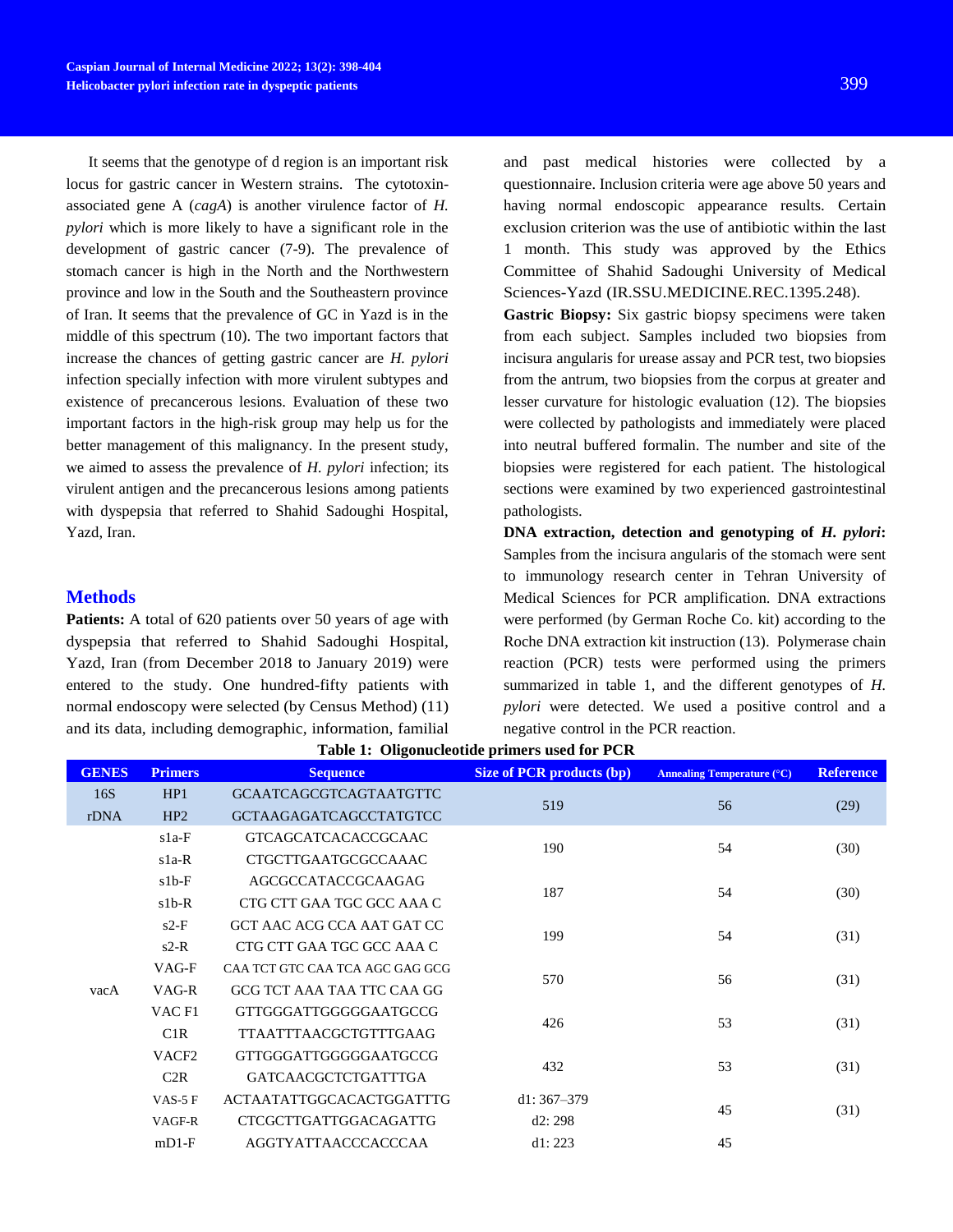|               | $md1-R$          | CTCGCTTGATTGGACAGATTG           |         |    |      |
|---------------|------------------|---------------------------------|---------|----|------|
| $\text{cagA}$ | $cagAN-F$        | <b>CCATTTTAAGCAACTCCATAAACC</b> | 413     | 56 | (31) |
|               | $cagAN-R$        | <b>CTGCAAAAGATTGTTTGGCAGA</b>   |         |    |      |
|               | $cagAC-F$        | GGCAATGGTGGTCCTGGAGCTAGGC       | 243     | 55 | (31) |
|               | $cagAC-R$        | <b>GGAAATCTTTAATCTCAGTTCGG</b>  |         |    |      |
|               | CAG1             | ACC CTAGTC GGT AAT GGG TTA      | 591-856 | 50 | (31) |
|               | CAG <sub>2</sub> | GTA ATT GTC TAG TTT CGC         |         |    |      |
|               |                  |                                 |         |    |      |

*Histopathologic Examination:* Biopsies were stained with Giemsa for *H. pylori* and checked for the precancerous lesion (atrophic gastritis or intestinal metaplasia). Histopathological evaluations were performed based on the updated Sydney classification system and were divided into two groups; group one (with precancerous lesion (atrophic gastritis or intestinal metaplasia) and group two (without the precancerous lesion) [\(14\).](#page-5-10) Gastric mucosal atrophy is defined as the loss of mucosal glands and a reduction in the mucosal thickness that is usually associated by increasing the stromal matrix. Intestinal metaplasia (IM) is defined as the replacement of gastric mucinous epithelial cells with small intestinal cells such as goblet cells. The presence of these cells is the minimum diagnostic criteria for intestinal metaplasia (17).

In order to histologic findings, patients were classified into two groups: groups I with positive histologic findings and groups II without histologic findings.

**Data analysis:** Data were analyzed using chi-square and logistic regression model tests in SPSS software Version 19 (SPSS Inc. Chicago, IL). A *p-*value less than 0.05 was considered a statistically significant level.

#### **Results**

A total of 150 patients (mean age:  $65.8 \pm 11.9$ ) were enrolled to the study. Sixty-three (42%) patients were males and 87(58%) cases were females. Thirty-four (22.6%) patients had precancerous lesions. 17 (50%) patients are in group 1 (with atrophic gastritis or intestinal metaplasia), 46 (40%) patients in group 2 (without precancerous lesion) were males, while 70 (60%) patients were females (table 2). Rapid urease test was positive in 63% of patients.

*H. pylori* infection was detected using the PCR test (fig 1). Ninety (60%) patients had positive PCR results for *H. pylori*. Twenty-four patients with PCR positive test had precancerous lesions. Nine patients in group I had positive results for *vac A S1* and 12 patients were positive for *vac A S2*. Twenty patients of group II (without precancerous lesion) had positive results for *vac A S1* and 39 patients were positive for *vac A S2*. The p-value was not statistically significant (pvalue  $> 0.05$ ) (table 3). Five patients in group I had positive results for *vac A M1* and 3 patients were positive for *vac A M2*. In group II, 17 of 66 patients had positive results for vac A M1 and 11 of 66 patients had positive results for vac A M2. In terms of vac A C1, 13 of 24 patients had positive results in group I and 31 of 66 patients had positive results in group II. In addition, in group I, 13 of 24 patients had positive results for vac A C2 and 38 of 66 patients had positive results in group II. In precancerous group, 12 of 24 patients had positive results for vac A i1 and 16 of 24 patients had positive results for vac A i2. In group two (without precancerous lesion), 39 of 66 patients had positive findings for vac A i1 and 46 of 66 patients had positive findings for vac A i2. In group I, 2 of 24 patients had positive findings for vac A d1 and 3 of 24 patients had positive findings for vac A d2. In group II, 8 of 66 patients had positive results for vac A d1 and 2 of 66 patients had positive results for vac A d2 (p>0.05) (table 3). In the precancerous group, 21 of 24 patients had positive results for Cag A and 3 of 24 patients had negative results for Cag A. In group II (without precancerous lesion), 50 of 66 patients had positive results for Cag A and 16 patients of 66 patients had negative results for Cag A  $(p>0.05)$ .

|               |  | Table 2. Gender and Frequency of H. pylori in different |  |  |
|---------------|--|---------------------------------------------------------|--|--|
| <b>Groups</b> |  |                                                         |  |  |

|            |          | <b>Group</b><br>One | <b>Group</b><br>Two | <b>Total</b> |
|------------|----------|---------------------|---------------------|--------------|
|            | Male     | 17(50)              | 46(40)              | 63(42)       |
| Gender     | Female   | 17(50)              | 70(60)              | 87(58)       |
|            | 16S      |                     |                     |              |
| H. pylori  | $rDNA +$ | 24(70.6)            | 66 (57)             | 90(60)       |
| <b>PCR</b> | 16S      |                     | 50 (43)             |              |
|            | $rDNA -$ | 10(29.4)            |                     | 60(40)       |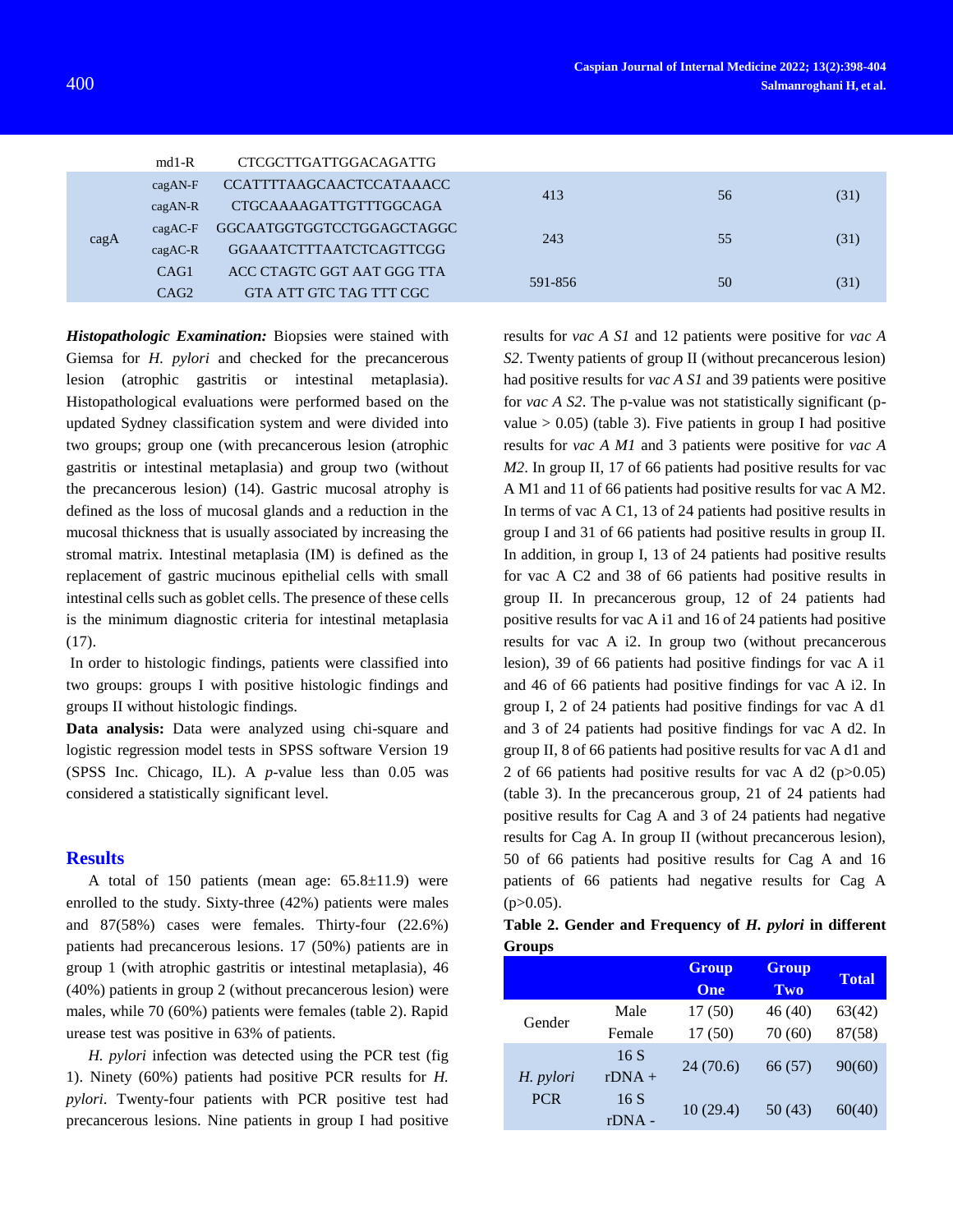

**Figure 1. PCR product of** *CAG A* **gene on the gel electrophoresis**

| Table 5. Logistic Regression of H. <i>pytort</i> genotypes in Different Groups |                      |                         |              |                |      |                |  |  |
|--------------------------------------------------------------------------------|----------------------|-------------------------|--------------|----------------|------|----------------|--|--|
| <b>Genotype</b>                                                                | <b>Group One</b>     | <b>Group Two</b>        | <b>Total</b> | <b>P-value</b> | OR   | 95% CI         |  |  |
|                                                                                | (with pre.CA) $N=24$ | (without pre.CA) $N=66$ | N(%)         |                |      |                |  |  |
|                                                                                | N(%)                 | N(%                     |              |                |      |                |  |  |
| $Cag A +$                                                                      | 21(87.5)             | 50 (75.7)               | 71 (78.8)    | 0.23           | 2.24 | $0.59 - 8.50$  |  |  |
| Vac A S1M1                                                                     | 3(12.5)              | 4(6.06)                 | 7(7.7)       | 0.323          | 2.21 | $0.45 - 10.71$ |  |  |
| Vac A S1                                                                       | 9(37.5)              | 20(30.3)                | 29 (32.2)    | 0.51           | 1.38 | $0.51 - 3.67$  |  |  |
| Vac A S <sub>2</sub>                                                           | 12(50)               | 39 (59.09)              | 51(56.6)     | 0.44           | 0.69 | $0.27 - 1.77$  |  |  |
| Vac A M1                                                                       | 5(20.83)             | 17(25.75)               | 22(24.4)     | 0.63           | 0.75 | $0.24 - 2.34$  |  |  |
| Vac A M2                                                                       | 3(12.5)              | 11(16.6)                | 14(15.5)     | 0.63           | 0.71 | $0.18 - 2.81$  |  |  |
| Vac A C1                                                                       | 13(54.1)             | 31(46.9)                | 44 (48.8)    | 0.54           | 1.33 | $0.52 - 3.40$  |  |  |
| Vac A C <sub>2</sub>                                                           | 13(54.1)             | 38 (57.57)              | 51(56.6)     | 0.77           | 0.87 | $0.34 - 2.22$  |  |  |
| Vac A i1                                                                       | 12(50)               | 39 (59.09)              | 51 (56.6)    | 0.44           | 0.69 | $0.27 - 1.77$  |  |  |
| Vac A i2                                                                       | 16(66.69)            | 46(69.69)               | 62(68.8)     | 0.78           | 1.15 | $0.42 - 3.12$  |  |  |
| Vac A d1                                                                       | 2(8.3)               | 8 (12.12)               | 10(11.11)    | 0.61           | 0.65 | $0.13 - 3.34$  |  |  |
| Vac A d2                                                                       | 3(12.5)              | 2(3.03)                 | 5(5.5)       | 0.10           | 0.21 | $0.03 - 1.39$  |  |  |

**Table 3. Logistic Regression of** *H. pylori* **genotypes in Different Groups**

#### **Discussion**

The effect of *H. pylori* on GI tract is different due to the host and microbial factors. The site of gastritis caused by *H. pylori* determines the outcomes. If corpus predominant atrophic gastritis is present, it can progress to both gastric ulcer or intestinal metaplasia. Finally, intestinal metaplasia can progress to dysplasia and gastric cancer [\(15\)](#page-5-11). The prevalence of precancerous lesions in the current study was 22%. In addition, the prevalence of *H. pylori* was 60%. The incidence of GC is low in our area (YAZD) compared to other cities in the North and Northwestern of Iran. The incidence of gastric cancer is 12.84 per 100000 in men and 7.35 per 100000 in women. The exact worldwide prevalence of gastric precancerous lesions such as intestinal metaplasia is unknown. A positive association has been obtained between precancerous lesions and GC[\(16\)](#page-5-12). A retrospective study performed by Sonnenberg et al. in the United States reviewed 78985 patients who underwent upper endoscopy. The prevalence of intestinal metaplasia was 7%. The presence of *H pylori*, chronic active gastritis and intestinal metaplasia was strongly associated with each other. In the USA, gastric cancer incidence is 2.8 per 100000 in men and 1.5 per 100000 in women [\(17\)](#page-5-13). The prevalence of *H. pylori* in 938 people (age 17 to 26 years old) entering the US Army was 26.3%. This prevalence is stabilized over time in the USA [\(18\)](#page-5-14).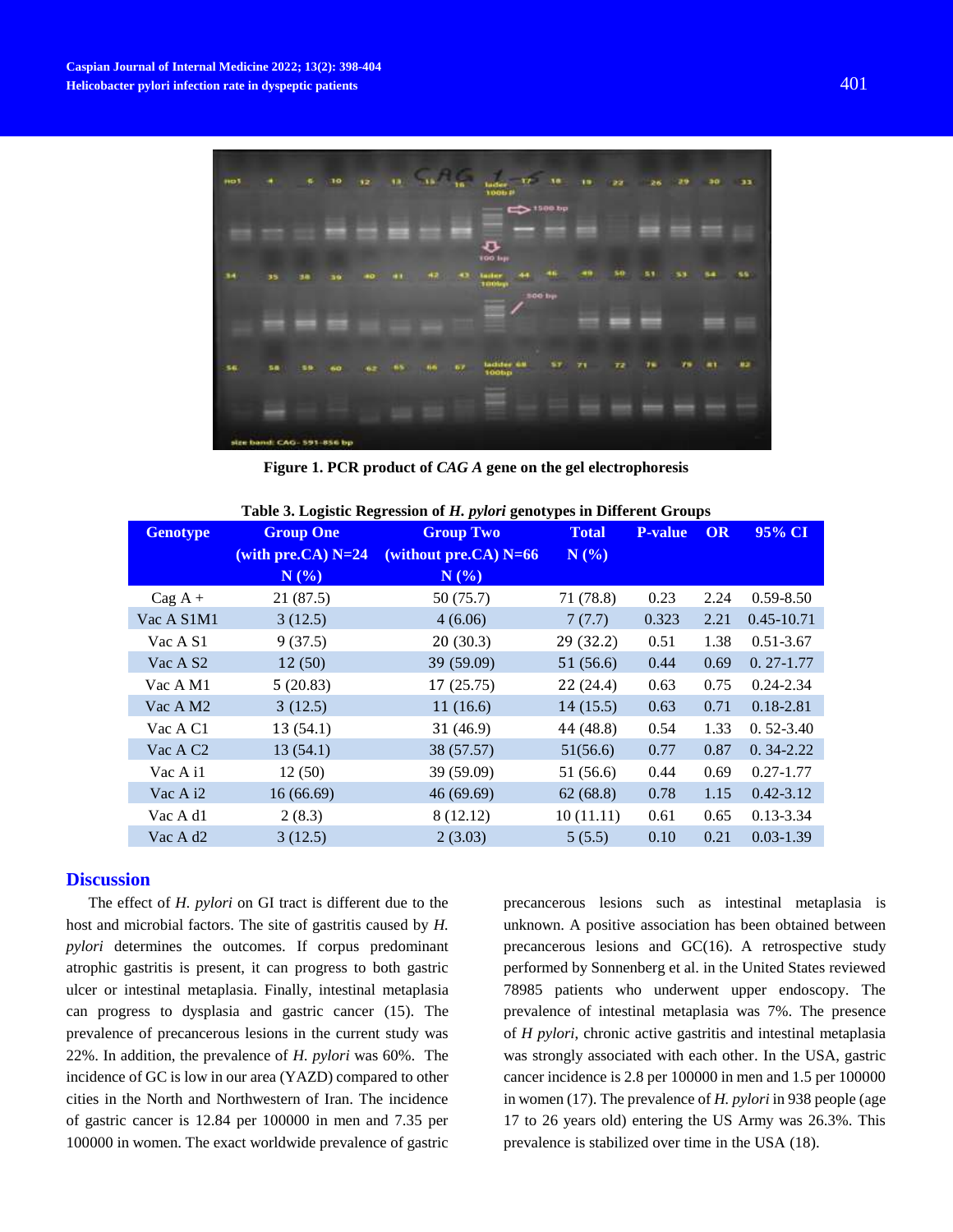The highest incidence of gastric cancer in Iran has been reported from Ardabil with an ASR of 49.1 and 25.4 in men and women, respectively. The overall prevalence of precancerous lesions and *H. pylori* infection in Ardebil is 54% and 89%, respectively based on the previous reports [\(19\)](#page-5-15). Therefore, it seems that, the *H. pylori* infection can be a significant risk factor in the incidence of gastric cancer, especially in susceptible persons who developed precancerous lesions. Different *H .pylori* infection rates and other environmental factors can explain the intercountry variation of gastric cancer prevalence [\(20\)](#page-5-16). A meta-analysis study, including seven randomized investigations revealed that the eradication of *H. pylori* can decrease the risk of gastric cancer by 35% [\(21\)](#page-5-17). Other risk factors, such as dietary and smoking may contribute to the development of stomach cancer in an inflammatory background caused by this bacterium.

There are a lot of controversies about the carcinogenicity of different *H. pylori* strains. Genetic studies have demonstrated that *vac A* may be associated with peptic ulcers, severe gastritis and both precancerous and cancerous lesions. It has different polymorphic regions which have shown to have contributed many gastroduodenal disorders [\(22\)](#page-5-18).

In several studies, the prevalence of some subtypes of *H. pylori* has shown to be more frequent in precancerous lesions and gastric cancer than those without precancerous lesions. [\(23,](#page-5-19) [24\)](#page-5-20). A meta-analysis study conducted on 17374 patients showed that *H. pylori* genotypes *vacA s1* (vs. s2), m1 (vs. m2) and s1m1 (vs. s1m2 or s2m2) are associated with the increasing risk of development of gastric cancer [\(25\)](#page-6-3). In our study, the prevalence of *vacA s1* was higher in the precancerous group than the group without precancerous lesions, but *vacA m1* was higher in the group without precancerous lesions with the odds ratio of 1.380 (CI: 0.518- 3.673) and 0.759 (CI: 0.245-2.346), respectively. The prevalence of *vacA s1m1* was in favor of precancerous lesions versus the group without precancerous lesions with the odds ratio of 2.214 (CI: 0.458-10.714). The prevalence of *vacA S2*, M2, was higher in the group without precancerous lesions than the precancerous lesion group, with odds ratio of 0.692 (CI: 0. 271-1.770) and 0.714 (CI: 0.181-2.817), respectively.

In another study conducted by Bakhti et al. in Ardebil, the prevalence of genotype *vac A C1* (vs. C2) was significantly higher in the gastric cancer group than the non-atrophic gastritis group [\(26\)](#page-6-4). In our study, the prevalence of *vac A c1* was higher in the precancerous group than the group without precancerous lesions with odds ratio of 1.334 (CI: 0.5233.406) and the prevalence of C2 was higher in the group without precancerous lesions than the precancerous lesion group, with odds ratio of 0.871 (CI: 0. 340-2.229).

*Cag A* is one of the most important factors in the evolution of precancerous lesions. It is introduced into the host cells by encoding Cag-PAI with *H. pylori*, leading to further activation of cellular pathways and cell injury [\(8\)](#page-5-21). In our study, *Cag A* was positive in 71 of 90 patients and not found significantly higher in precancerous lesions than the group without precancerous lesions, but in a logistic regression test, the odd ratio for *Cag A* was 2.240 (CI: 0.590- 8.506) in favor of precancerous lesions versus the group without precancerous lesions. Another study revealed that most of the *H. pylori* strain in Iran are Cag positive [\(27\)](#page-6-5).

In a study performed by Latifi-Navid et al., the prevalence of different genotypes of *H. pylori* was analyzed in ten cities of Iran. They divided these cities into two categories (high and low GC incidence), and estimated the prevalence of the different genotypes of *H. pylori* in these groups. Their results showed no significant difference regarding the distribution of *vac A s1, s2, m1* and *m2* genotypes and *iceA1, iceA2, babA2* and *cag A* genes among *H. pylori* isolates from areas with high and low incidence GC rates. They revealed a higher prevalence of the *vac A d1* and *i1* genotypes and *iceA1/2* gene among *H. pylori* isolates from the areas with high incidence GC rates in comparison with those in the low incidence areas and a higher prevalence of the *vac A d2* and *i2* in the low incidence GC areas in Iran [\(28\)](#page-6-6). In our study, the prevalence of the *vac A d1, i1* and *i2* genotypes was higher in the group without precancerous lesions than the precancerous pathology group while *vac A d2* was higher in the precancerous pathology group. Our findings between the two groups (with and without the precancerous lesions) related to different genotypes of *H. pylori* were not statistically significant.

In conclusion there was not a significant difference in the rate of *H. pylori* infection and its genotype distribution between the patients with and without the precancerous lesions.

#### **Acknowledgments**

We gratefully acknowledge the dedicated efforts of the investigators, and the coordinators of the hospital.

**Funding:** This study was financially supported by the Technology and Research Development Department of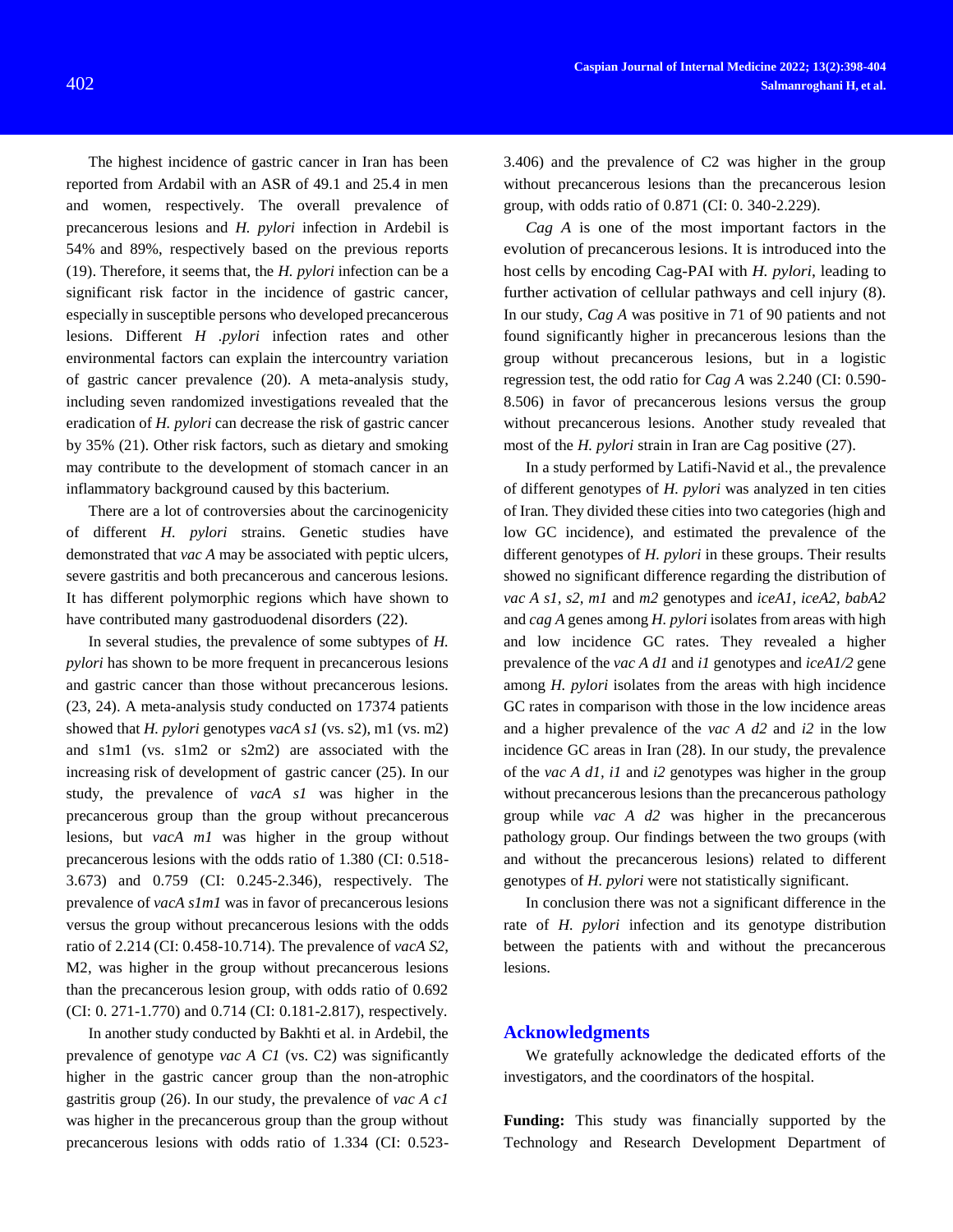Shahid Sadoughi University of Medical Sciences, Yazd, Iran (Grant number: 5176).

**Conflict of Interests:** The authors declare no competing financial interests regarding the content of this article.

## **References**

- <span id="page-5-0"></span>1. Feldman M, Friedman LS, Brandt LJ. Sleisenger and Fordtran's gastrointestinal and liver disease E-book: pathophysiology, diagnosis, management. 9th ed. Elsevier 2020. Available at: https://www.elsevier.com/books/sleisenger-andfordtrans-gastrointestinal-and-liver-disease-2-volumeset/feldman/978-1-4160-6189-2
- <span id="page-5-1"></span>2. Mohammadi G, Esmaeil Akbari M, Mehrabi Y, et al. Analysis of cancer incidence and mortality in iran using joinpoint regression analysis. Iran Red Crescent Med J 2017; 19: e42071.
- <span id="page-5-2"></span>3. IARC Monographs on the Evaluation of Carcinogenic Risks to Humans. IARC Monogr Eval Carcinog Risks Hum1994; 61: 177-241.
- <span id="page-5-3"></span>4. Massarrat S, Saberi-Firoozi M, Soleimani A, et al. Peptic ulcer disease, irritable bowel syndrome and constipation in two populations in Iran. Eur J Gastroenterol Hepatol 1995; 7: 427-33.
- <span id="page-5-4"></span>5. Peek RM, Fiske C, Wilson KT. Role of innate immunity in Helicobacter pylori-induced gastric malignancy. Physiol Rev 2010; 90: 831-58.
- <span id="page-5-5"></span>6. Chen Y, Segers S, Blaser MJ. Association between Helicobacter pylori and mortality in the NHANES III study. Gut 2013; 62: 1262-9.
- <span id="page-5-6"></span>7. Jones KR, Jang S, Chang JY, et al. Polymorphisms in the intermediate region of VacA impact Helicobacter pyloriinduced disease development. J Clin Microbiol 2011; 49: 101-10.
- <span id="page-5-21"></span>8. Jones KR, Joo YM, Jang S, et al. Polymorphism in the CagA EPIYA motif impacts development of gastric cancer. J Clin Microbiol 2009; 47: 959-68.
- 9. Palli D, Masala G, Del Giudice G, et al. CagA+ Helicobacter pylori infection and gastric cancer risk in the EPIC‐EURGAST study. Int J Cancer 2007; 120: 859-67.
- <span id="page-5-7"></span>10.Jenabi E, Saatchi M, Khazaei S, et al. National distribution of stomach cancer incidence in Iran: A population-based study. Adv Hum Biol 2019; 9: 89-93.
- 11. Yates F. Sampling methods for censuses and surveys. 2nd ed. London: Griffin 1953; p: 318.
- <span id="page-5-8"></span>12. Eriksson NK, Färkkilä MA, Voutilainen ME, Arkkila PE. The clinical value of taking routine biopsies from the incisura angularis during gastroscopy. Endoscopy 2005; 37: 532-6.
- <span id="page-5-9"></span>13. Dunn ST, Allen RA, Wang S, Walker J, Schiffman M. DNA extraction: an understudied and important aspect of HPV genotyping using PCR-based methods. J Virol Methods 2007; 143: 45-54.
- <span id="page-5-10"></span>14. Correa P, Yardley JH. Grading and classification of chronic gastritis: one American response to the Sydney system. Gastroenterology 1992; 102: 355-9.
- <span id="page-5-11"></span>15. Uemura N, Okamoto S, Yamamoto S, et al. Helicobacter pylori infection and the development of gastric cancer. New Engl J Med 2001; 345: 784-9.
- <span id="page-5-12"></span>16.Jencks DS, Adam JD, Borum ML, et al. Overview of current concepts in gastric intestinal metaplasia and gastric cancer. Gastroenterol Hepatol 2018; 14: 92-101.
- <span id="page-5-13"></span>17. Wang Z, Graham DY, Khan A, et al. Incidence of gastric cancer in the USA during 1999 to 2013: a 50-state analysis. Int J Epidemiol 2018; 47: 966-75.
- <span id="page-5-14"></span>18. Nagy P, Johansson S, Molloy-Bland M. Systematic review of time trends in the prevalence of Helicobacter pylori infection in China and the USA. Gut Pathog 2016; 8: 8-12.
- <span id="page-5-15"></span>19. Malekzadeh R, Sotoudeh M, Derakhshan M, et al. Prevalence of gastric precancerous lesions in Ardabil, a high incidence province for gastric adenocarcinoma in the northwest of Iran. J Clin Pathol 2004; 57: 37-42.
- <span id="page-5-16"></span>20. Kim Y, Park J, Nam BH, Ki M. Stomach cancer incidence rates among Americans, Asian Americans and Native Asians from 1988 to 2011. Epidemiol Health 2015; 37:e2015006.
- <span id="page-5-17"></span>21. Fuccio L, Zagari RM, Eusebi LH, et al. Meta-analysis: can Helicobacter pylori eradication treatment reduce the risk for gastric cancer? Ann Intern Med 2009; 151: 121-8.
- <span id="page-5-18"></span>22. Cover TL, Tummuru M, Cao P, Thompson SA, Blaser MJ. Divergence of genetic sequences for the vacuolating cytotoxin among Helicobacter pylori strains. J Biol Chem 1994; 269: 10566-73.
- <span id="page-5-19"></span>23.Jafari F, Shokrzadeh L, Dabiri H, et al. Vaca genotypes of Helicobacter pylori in relation to cagA status and clinical outcomes in Iranian populations. Jpn J Infect Dis 2008; 61: 290-7.
- <span id="page-5-20"></span>24. Azuma T, Ohtani M, Yamazaki Y, Higashi H, Hatakeyama M. Meta-analysis of the relationship between CagA seropositivity and gastric cancer. Gastroenterology 2004; 126: 1926-7.